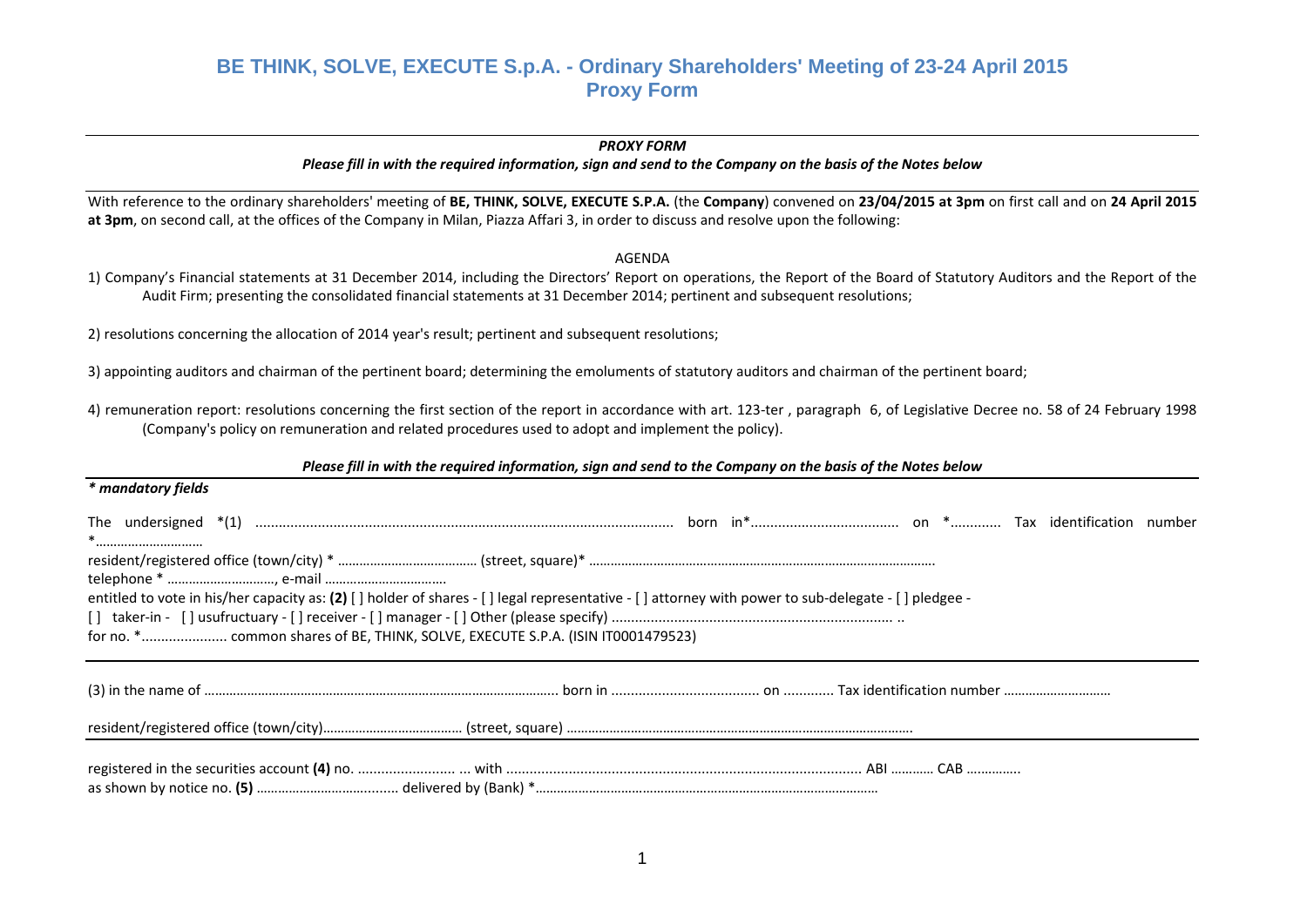#### **HEREBY GRANTS A POWER OF ATTORNEY TO**

to represent him/her with respect to all the shares for which he/she has voting rights at the shareholders' meeting, fully approving the proxy's actions.

DATE ………………………… ID **(7)** \*(type) ……………. issued by \*…………………… no. \*………………………………………… SIGNATURE ………………………………………………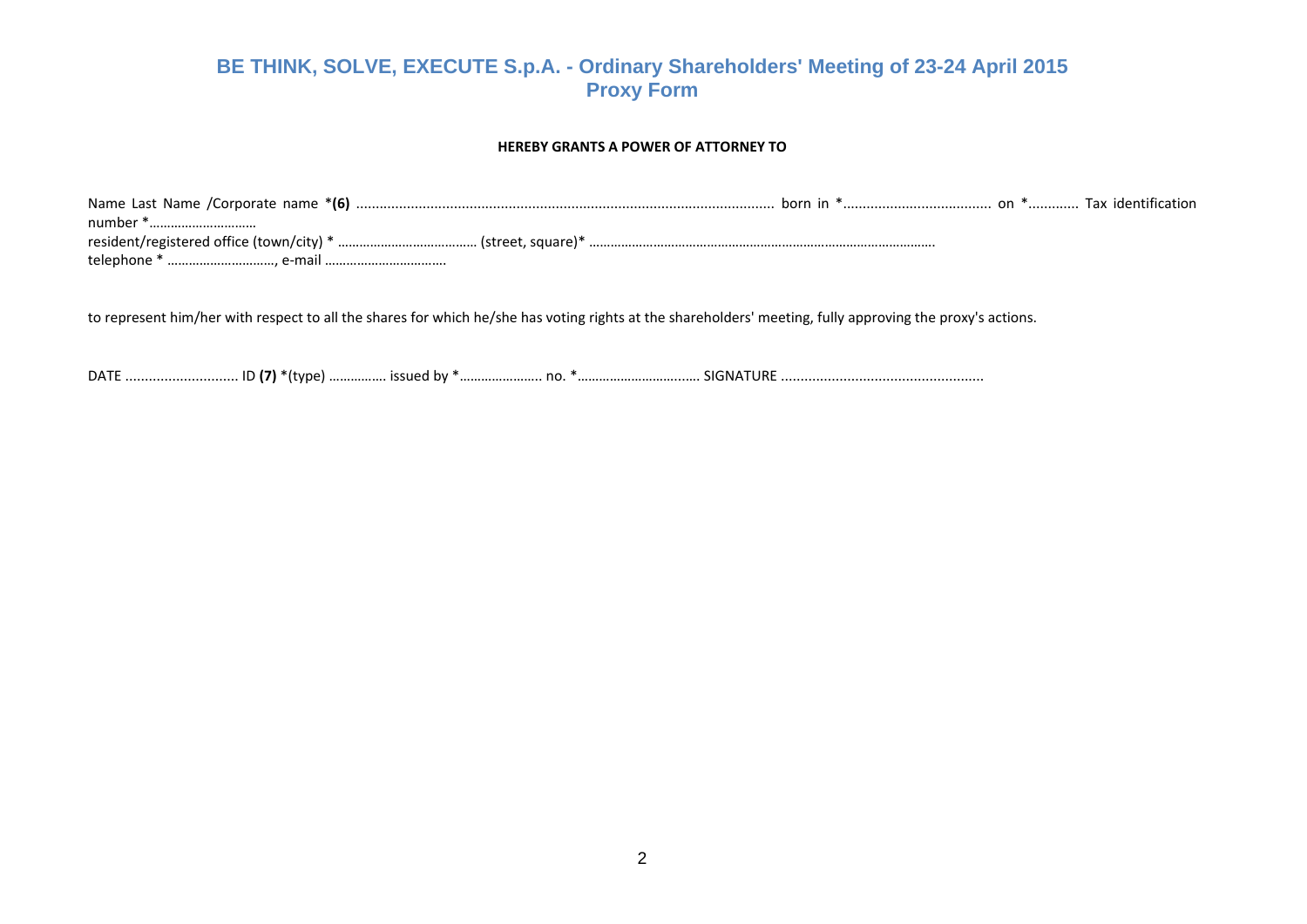#### *Notes for filling out and transmitting the proxy form*

The shareholders of BE, THINK, SOLVE, EXECUTE S.P.A. (ISIN IT0001479523) (hereinafter the "Company") may appoint another person to represent them at the shareholders' meeting, in the event they are unable to attend. The proxy must be given in writing and the related documents must be kept by the Company. The proxy is not valid if the representative's name is left blank.

The proxy may only be given for individual meetings, with effect for subsequent calls, except for general powers of attorney or powers of attorney granted by a company, association, foundation or other collective entity or institution to one of its employees. If the proxy is given to a company, association, foundation or other collective entity or institution, they may only delegate one of their employees or collaborators. The proxy may not given to members of the management or control bodies or to employees of the Company, or to companies controlled by it or to members of the management or control bodies or to employees thereof.

The same person cannot represent more than twenty shareholders at the company's shareholders' meeting (excluding the solicitation or collection of proxies pursuant to law). *The shareholders should contact the Company for any further information or clarification.*

Requests may be sent to the following e-mail address or fax number or made by phone at the following telephone number: *e‐mail: be@legalmail.it Tel. 06.54248624 Fax 06.98230404*

- *1.*. Please provide the shareholder's details as they appear on the copy of the notice for attendance at the Meeting issued by the intermediaries pursuant to art. 2370 of the Italian Civil Code: name, surname or company *name, tax identification number or VAT number, complete address of residence or registered office.*
- *2.*. Please specify in which capacity the person is signing the proxy and, if necessary, attach documents providing evidence of his/her signature authority.
- 3. To be filled out only if the owner of the shares is different from the person signing the proxy; all personal details must be specified.
- *4.*. Please enter the securities account number, the ABI and CAB of the intermediary acting as depositary, or in any event its name, which can be found in the securities account.
- *5.*Reference to the notice made by the intermediary and its name, if different from the depository of the securities account mentioned in point 4.
- *6.*. Please specify: name, surname or company name of the proxy and of the person or persons who may replace him/her, if any.
- *7.Please provide details of <sup>a</sup> valid identity document of the person signing the proxy.*